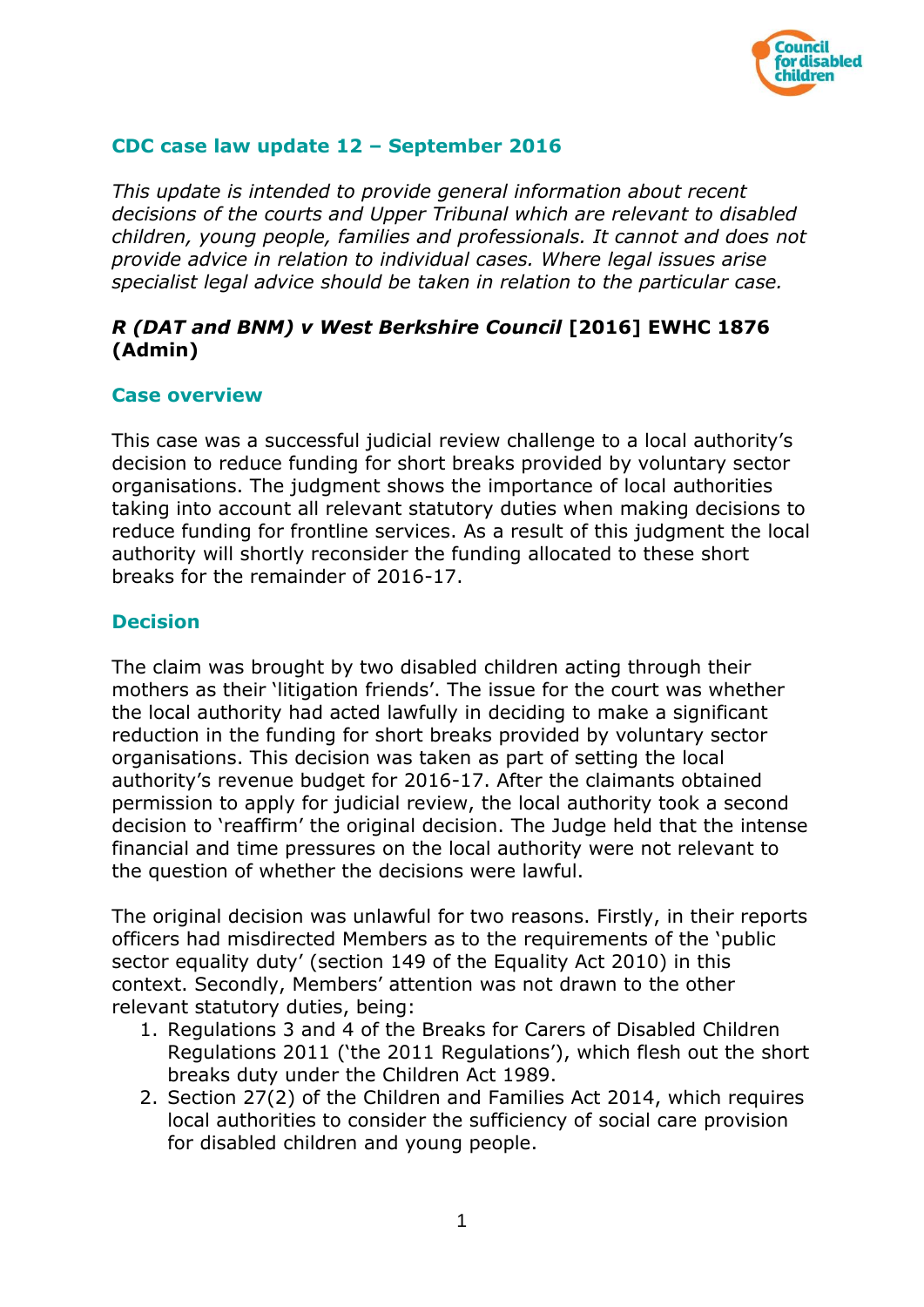

- 3. Section 11 of the Children Act 2004, which requires regard to the need to safeguard and promote the welfare of children in decisions affecting them.
- 4. The 'best value' duty in section 3 of the Local Government Act 1999 and the accompanying statutory guidance.

The second decision was unlawful because there was 'a very clear appearance of predetermination'. The Judge held that 'the way in which the issue was presented to members [for the second decision] gave a very clear impression that they were expected to apply a rubber stamp to [the original decision]'. As such although the reports for the second decision equipped members to take into account the factors relevant to a lawful decision their decision was 'materially affected by apparent predetermination'.

Two technical arguments by the local authority as to why 'relief' should be refused by the Court were dismissed. Firstly, the Judge rejected the local authority's reliance on the rule in section 31 of the Senior Courts Act 1981 that relief should be refused if it was highly likely that the outcome for the claimants would have been the same if the decision had been taken lawfully. When the original decision was taken a transitional funding grant had not yet been fully allocated. Although this had been allocated by the time of the second decision the local authority may still have had room to manoeuvre, whether by using reserves or making savings in other areas. The court also held that there was an exceptional public interest in ensuring that local authorities are seen to observe the relevant legal provisions when cutting spending in a way which affects vulnerable children. Secondly, there was no barrier to relief under section 66 of the Local Government Finance Act 1992 because the claimants were not challenging the overall revenue budget calculation.

Both decisions were therefore quashed, with the result that the local authority would reconsider the funding to be allocated to this area.

## **What this means for children, young people and families**

Families with disabled children and local groups can use this judgment to help ensure that any proposed cuts to frontline services in their area are taken only after proper consideration of the relevant statutory duties. In particular, the 2011 Regulations and section 27 of the Children and Families Act 2014 require consideration by local authorities of whether services are 'sufficient' to meet the needs of families in their area. Families and local groups can also remind local authorities of the need for proper compliance with and understanding of the public sector equality duty, as set out in the judgment.